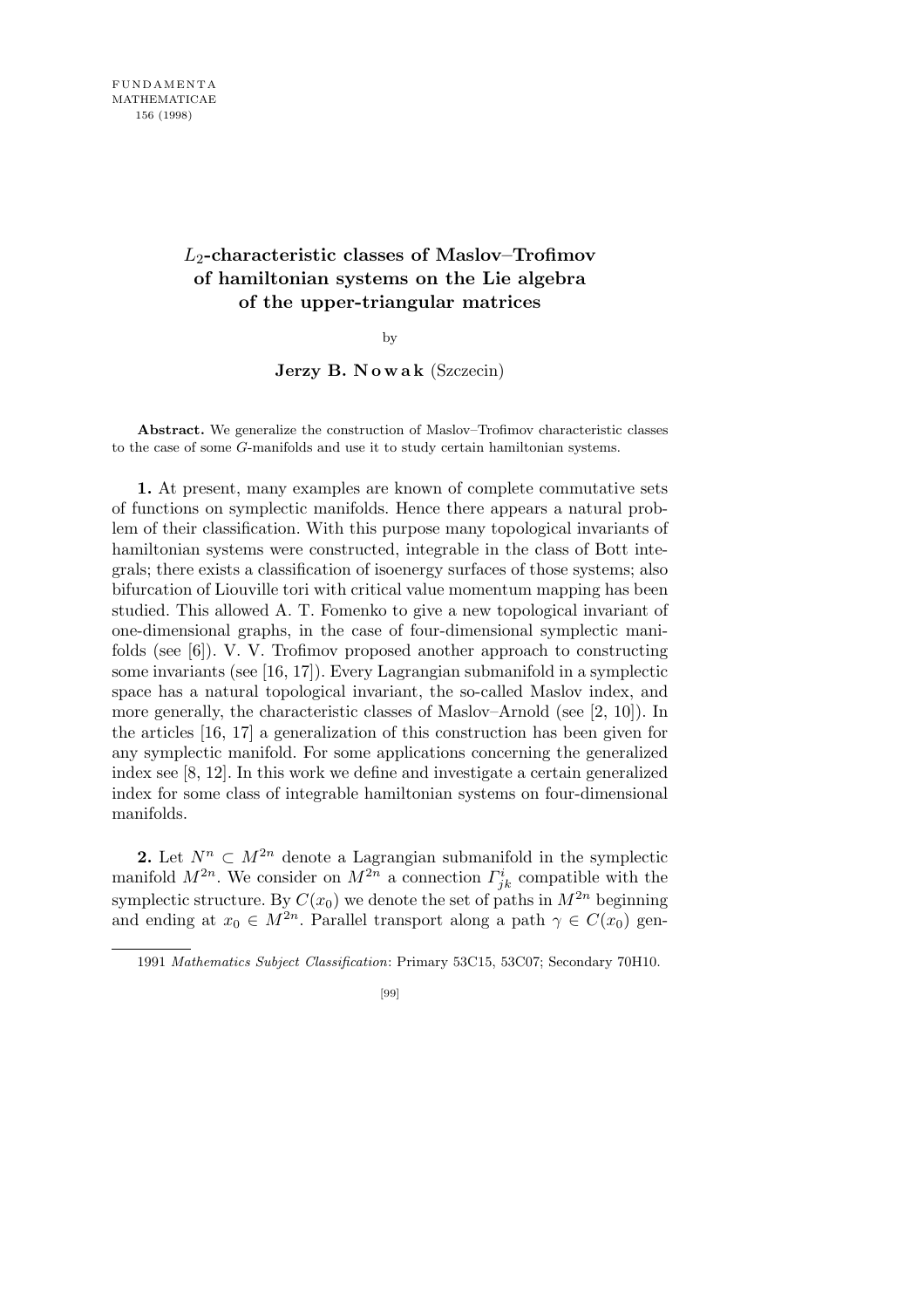erates a group of linear transformations of  $T_{x_0}M^{2n}$ , the so-called holonomy group  $H_{x_0}(M^{2n})$  of the given connection. The holonomy group acts naturally on the Grassmann space  $\Lambda(T_{x_0}M^{2n})$  of Lagrangian planes. Consider the reduced Grassmann space of Lagrangian planes

$$
H\Lambda(T_{x_0}M^{2n}) = \Lambda(T_{x_0}M^{2n})/H_{x_0}(M^{2n}).
$$

We have a natural mapping

$$
f: N^n \to H\Lambda(T_{x_0}M^{2n})
$$

which is generated by parallel transport along paths joining a point  $x \in N^n$ to  $x_0 \in M^{2n}$ . This mapping induces a map in  $L_2$ -cohomology

$$
f^*: L_2H^*(HA(T_{x_0}M^{2n})) \to L_2H^*(N^n).
$$

We fix  $k \in \mathbb{N}$ . If  $[f^*\omega] \in L_2H^k(N^n)$  for every  $[\omega] \in L_2H^k(HA(T_{x_0}M^{2n}))$ , and the value  $[f^*(\omega + d\eta)]$  does not depend on  $\eta$  for  $\eta \in L_2 H^{k-1}(H\Lambda(T_{x_0}M^{2n}))$ then the map *f ∗* is well defined. In the noncompact case it happens rather rarely. Therefore for noncompact manifolds there are strong restrictions on the spaces involved even if  $(M, g)$  is flat, where g is a metric structure.

We give appropriate examples. To control the enormous  $L_2$ -cohomology group of a metric space we use harmonic forms (see Definition 2 in Section 3).

The above construction has been done for any cohomology theory by V. V. Trofimov (see [16–19]). Next, let *J* be an almost complex structure on  $M^{2n}$  which agrees with the symplectic structure  $\omega$  (such a *J* always exists; see  $[15]$ ). Then for the metric occurring in the definition of  $L_2$ -cohomology, we can take  $\omega(\xi, J\eta)$ , and for any  $a \in L_2H^*(H\Lambda(T_{x_0}M^{2n}))$  we can define the characteristic class  $a(N^n) \in L_2H^*(N^n)$  of the Lagrangian submanifold  $N^n \subset M^{2n}$ .

In [1] A. A. Arkhangel'skiı̆ has constructed completely integrable hamiltonian systems on the orbits (in general position) for the coadjoint representation of the Lie group of upper-triangular matrices using translation of argument. In the following we shall use the notation and conventions from [1]. In particular, let  $O<sup>4</sup>$  denote an orbit in general position for the coadjoint representation of the Lie group  $\gamma_3$  of nonsingular  $3 \times 3$  upper-triangular matrices. Let  $\dot{x} =$  sgrad  $F(x + \lambda a)$  be the completely integrable hamiltonian system on  $O<sup>4</sup>$  constructed by using the translation of argument by a covector  $a = (a_{ij})_{i \geq j}$  to the semi-invariant  $F(x) = x_{21}x_{32} - x_{22}x_{31}$ . (Here  $x = (x_{ij})_{i \geq j}$  is a matrix from  $O \subset G^*$ , where *G* is a Lie algebra.) The above system has two first integrals:  $F(x)$  and  $F_1(x) = a_{21}x_{32} + a_{32}x_{21} - a_{22}x_{31}$ (see [1]). Assume that the covector *a* is in general position. Let  $N^2$  denote a Lagrangian submanifold obtained as the intersection of level surfaces of those two first integrals. We have the following result for the two-dimensional characteristic classes.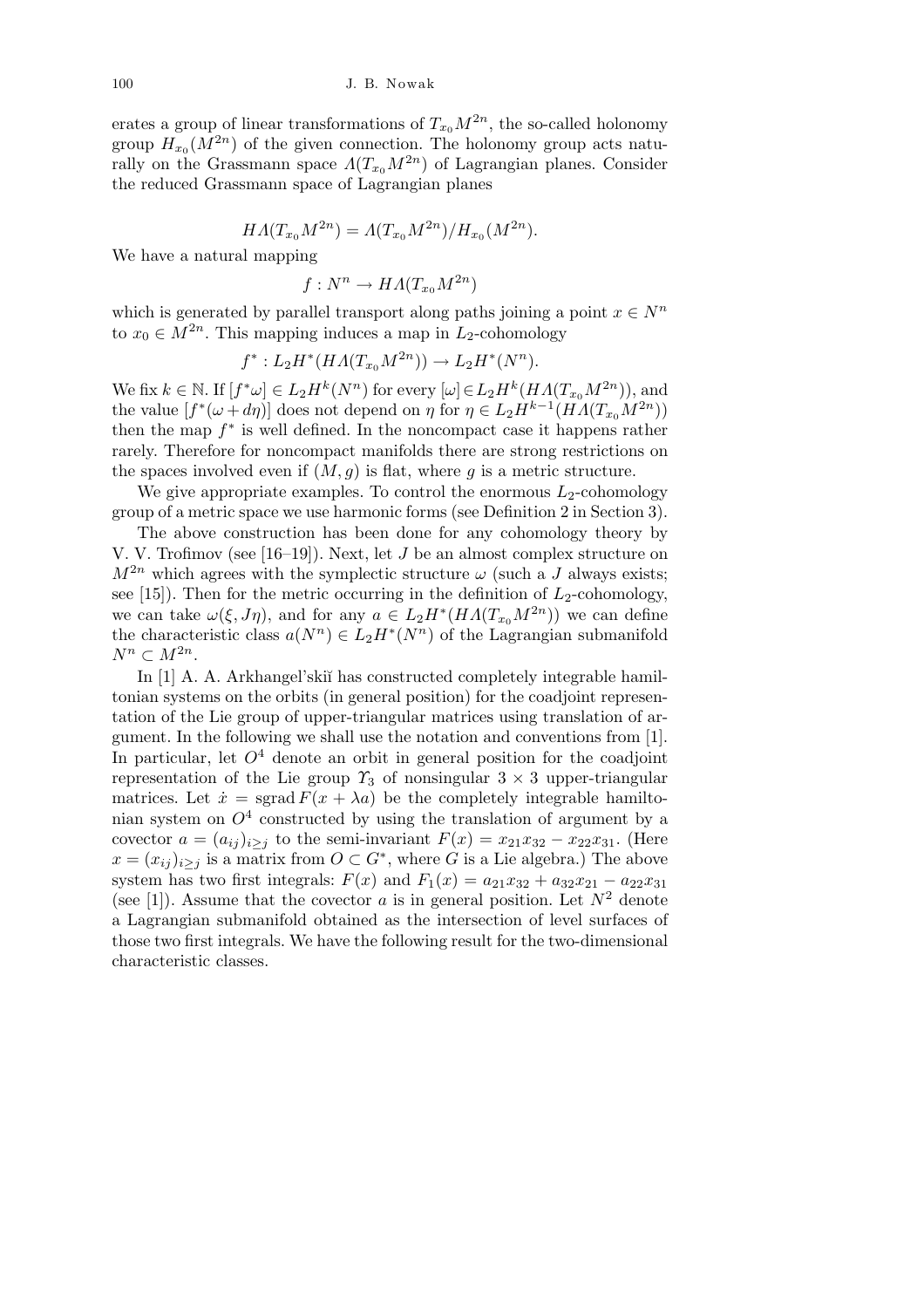Theorem 1. (i) *The two-dimensional L*2*-Maslov–Trofimov classes for N*<sup>2</sup> *are trivial.*

(ii) The oriented two-dimensional  $L_2$ -Maslov–Trofimov classes for  $N^2$ *are trivial.*

In both cases, oriented and unoriented, one-dimensional classes are not well definable. The reason is that the form  $f^*(d\phi)$  (where  $d\phi$  is the standard 1-form on  $\Lambda(\mathbb{R}^2) \simeq S^1$ ) cannot represent an  $L_2$ -cohomology class on  $N^2$ . For more details see Section 4 (or Section 5).

REMARK 1. (a) Note that  $H = H_{x_0}(T_{x_0}O^4) = 0$ , so (using the orientability of  $N^2$ ) the image of the natural map

$$
f:N^2\to A(T_{x_0}O^4)
$$

in fact belongs to  $\Lambda_2^+ = \Lambda^+ (T_{x_0} O^4)$  (the Grassmannian of oriented Lagrangian planes).

(b) It turns out that in many cases the classes defined as above do not reflect all the topological and geometrical properties of Lagrangian manifolds. So we have to modify the definition of the  $L_2$ -Maslov–Trofimov classes. In the next section we propose another possible definition generalizing the above one.

**3.** Let  $(M^{2n}, \omega)$  denote a symplectic manifold and let  $\mu$  denote the associated metric defined in terms of the form  $\omega$  and an almost complex structure *J* on  $M^{2n}$  (see [15]). Let  $G = {\phi_s}$  denote a group of diffeomorphisms of  $M^{2n}$ , preserving both the symplectic and metric structures. If we have a fixed Liouville foliation on  $M^{2n}$  we require that every  $\phi_s \in G$  preserves it. Notice that, choosing *f* as in Section 2, we have the following result:

LEMMA. Let  $(M^{2n}, \omega)$  be a symplectic manifold with symplectic connec*tion*  $\Gamma_{ij}^k$ ; *suppose that*  $\Gamma_{ij}^k$  *is the Levi-Civita connection associated with some metric*  $g_{ij}$ . Consider the Lagrangian submanifold  $N^n \subset M^{2n}$  which is a leaf *of a Liouville foliation. For any family {φs} of diffeomorphisms preserving the form*  $\omega$ , *the metric*  $g_{ij}$  *and the given foliation we can define new characteristic classes of the submanifold*  $N^n/\{\phi_s\} \subset M^{2n}/\{\phi_s\}$ . In other *words*, *for each cohomology class*  $a \in H^*(HA(T_{x_0}M^{2n}))$  *there is a natural characteristic class*  $a(N^n/\{\phi_s\}) = f^*(a) \in H^*(N^n)$ .

Proof. It is plain that the value of the tangent representation  $N^n$   $\supset$  $x \rightarrow f(x) \in \Lambda(T_{x_0}M^{2n})/H(x_0)$  does not depend on a point  $y \in \phi_s^{-1}(x)$ for each *φs*. Parallel transport, defined by the Levi-Civita connection on *N<sup>n</sup>* induced from the connection  $\Gamma^i_{jk}$  on  $M^{2n}$ , maps the tangent space  $T_yN^n$  onto the whole tangent space  $T_xN^n$ . However, the same effect is obtained when we transport vectors of the tangent plane  $T_y$  using the metric connection of the ambient space. The assertion now follows.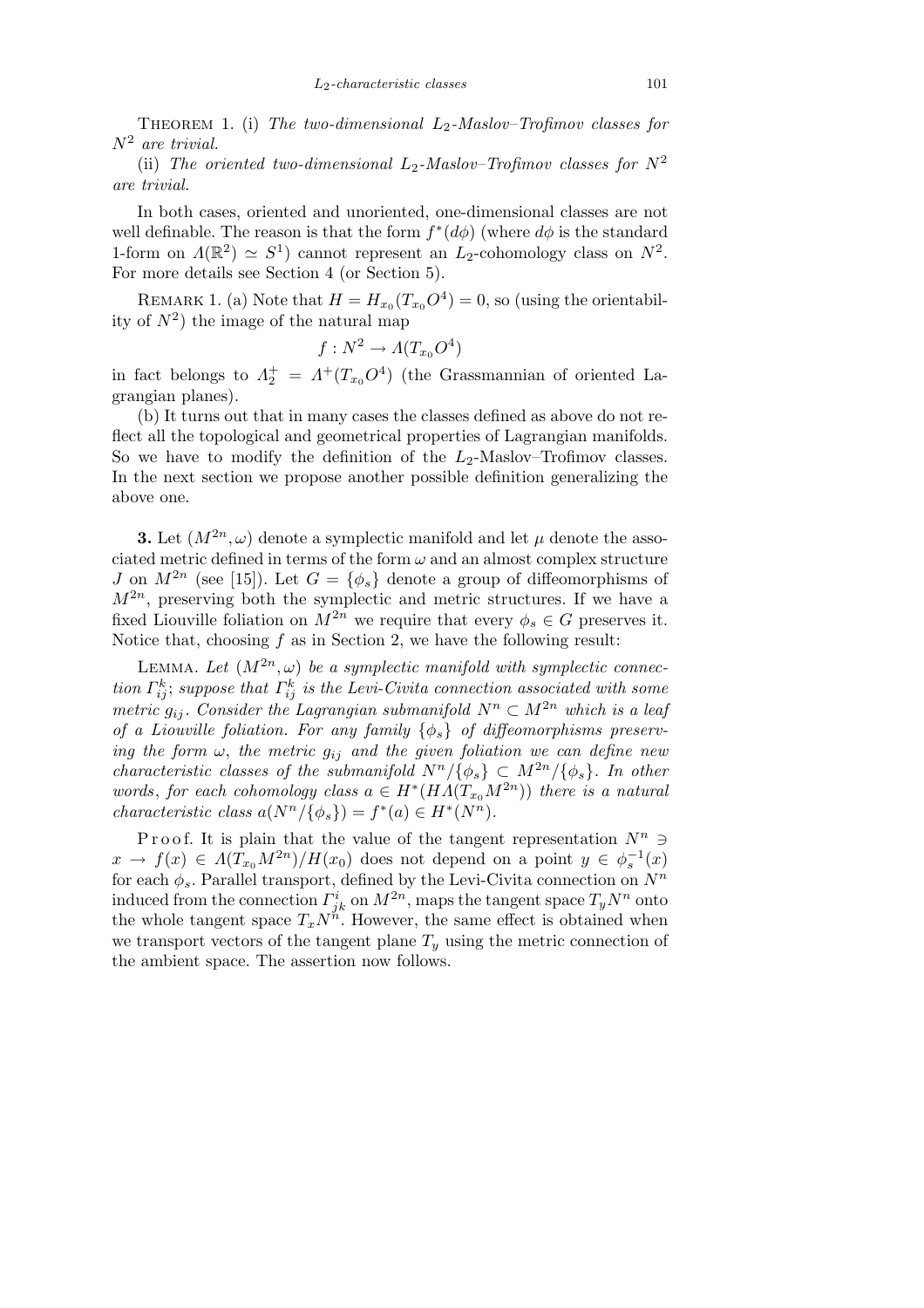DEFINITION 1. We assume that  $G = {\phi_s}$  is a maximal family of diffeomorphisms, preserving  $\mu$  and  $\omega$ . The modified  $L_2$ -Maslov–Trofimov G*characteristic classes* are defined to be the ones (in the sense of papers [18, 19) of the subspace  $N^n/G$  in the riemannian space  $M^{2n}/G$  (we have eliminated possible singularities which can appear in the factorization process).

Consider again the map

$$
f^*: L_2H^*(HA(T_{x_0}M^{2n})) \to L_2H^*(N^n).
$$

Denote by  $\mathbf{H}^i$  the subspace of *L*<sub>2</sub>-harmonic *i*-forms in  $H^i(HA(T_{x_0}M^{2n}))$ for some metric in the reduced Grassmann space. Suppose that  $f^*(a) \in$  $L_2H^*(N^n)$  for every *a* in  $\mathbf{H}^i$ . We can give the following

DEFINITION 2. The *modified*  $L_2$ -harmonic Maslov–Trofimov *G*-chara*cteristic classes* of the Lagrangian space  $N^n$  are those among the above defined which are images of harmonic forms.

Now let (as above)  $O^4$  be an orbit in general position for the coadjoint representation of the group  $\gamma_3$  and let  $N^2$  be a two-dimensional Lagrangian submanifold. Let  $\{\phi_s : O^4 \to O^4\}$  denote a maximal family of diffeomorphisms. Then we have the following

Theorem 2. *The one-dimensional modified L*2*-harmonic Maslov–Trofimov G-characteristic classes of N*<sup>2</sup> *are nontrivial.*

REMARK 2. (a) In what follows we shall consider only some "natural" symplectic structures on our orbits; their construction will be described below. Note that there exists a deep relation between such a symplectic form and some "sectional operators" in the sense of A. T. Fomenko (see [7]). Such operators have many applications to Hamiltonian mechanics and symmetric spaces (see [7, 9]).

(b) We can also consider a mapping of the Lagrangian submanifold *N<sup>n</sup>* into the Grassmann manifold  $\Lambda_k(T_{x_0}M^{2n})$  of isotropic planes for  $k=$ 1,..., *n*. In the case  $k = n$  we obtain the Grassmann space  $\Lambda(T_{x_0}M^{2n})$ of isotropic planes considered above. Vorob'ev and Karasev (see [12]) have proved:

THEOREM.  $H_1(A_k(T_{x_0}M^{2n})) = 0$  *for*  $k = 1, \ldots, n-1$ .

This theorem, among other things, is a reason why the author has introdused the modified Maslov–Trofimov classes.

In order to give the proof of Theorems 1 and 2 we first prove the following

Proposition. *For O*<sup>4</sup> *as above*, *there exist global symplectic coordinates in which*

$$
\omega = dp_1 \wedge dq_1 + dp_2 \wedge dq_2.
$$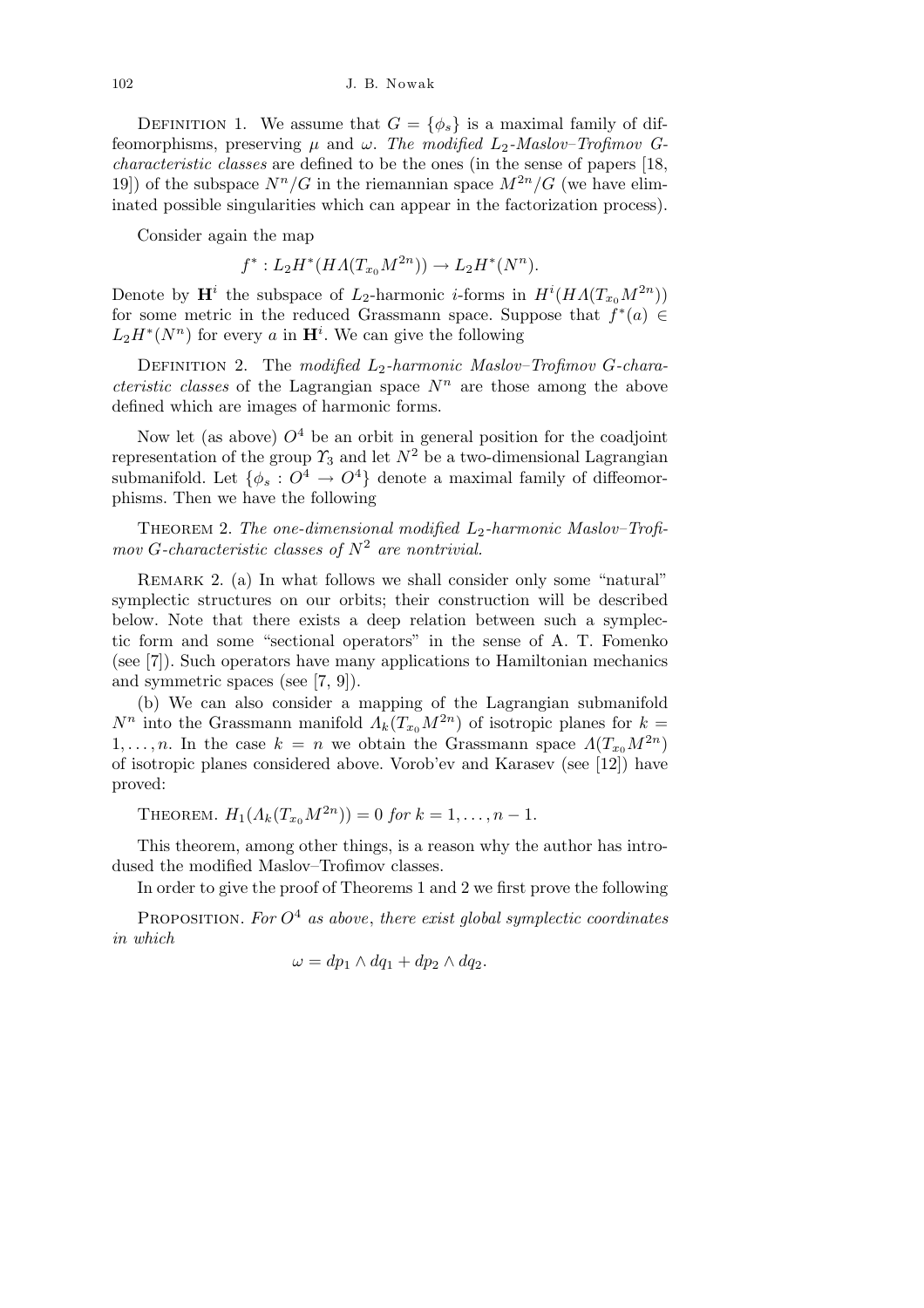P r o o f. The tangent space  $T_fO(f)$  of the orbit  $O(f)$  containing  $f$  at the point  $f \in \mathbb{R}^*$  has the following description:

$$
T_f O(f) = \{ \mathrm{ad}_g^* f : g \in \Re \},
$$

where  $\Re$  denotes the Lie algebra Lie(*G*) of the Lie group *G* (see [3]). It is plain that, in the standard basis

$$
e_1 = \begin{pmatrix} 1 & 0 & 0 \\ 0 & 0 & 0 \\ 0 & 0 & 0 \end{pmatrix}, \quad e_2 = \begin{pmatrix} 0 & 1 & 0 \\ 0 & 0 & 0 \\ 0 & 0 & 0 \end{pmatrix}, \quad e_3 = \begin{pmatrix} 0 & 0 & 1 \\ 0 & 0 & 0 \\ 0 & 0 & 0 \end{pmatrix}
$$

$$
e_4 = \begin{pmatrix} 0 & 0 & 0 \\ 0 & 1 & 0 \\ 0 & 0 & 0 \end{pmatrix}, \quad e_5 = \begin{pmatrix} 0 & 0 & 0 \\ 0 & 0 & 1 \\ 0 & 0 & 0 \end{pmatrix}, \quad e_6 = \begin{pmatrix} 0 & 0 & 0 \\ 0 & 0 & 0 \\ 0 & 0 & 1 \end{pmatrix}
$$

of the Lie algebra  $T_3 = \text{Lie}(\Upsilon_3)$ , the operator  $\text{ad}^*_g$  acts in the following way:  $ad^*_g f$ 

$$
= \begin{pmatrix} -g_{12}f_{21} - g_{13}f_{31} & 0 & 0 \\ (g_{11} - g_{22})f_{21} - g_{23}f_{31} & g_{12}f_{21} - g_{23}f_{32} & 0 \\ (g_{11} - g_{33})f_{31} & g_{12}f_{31} + (g_{22} - g_{33})f_{32} & g_{13}f_{31} + g_{23}f_{32} \end{pmatrix}.
$$

If we choose coordinates of the vector  $g$  in an appropriate way, we obtain the following basis of the tangent space  $T_fO(f)$ :

$$
e_1^* = (1, 0, 0, 0, 0, 0), \t e_2^* = (0, 1, 0, f_{23}/f_{31}, 0, -f_{23}/f_{31}),
$$
  
\n
$$
e_3^* = (0, f_{21}/f_{31}, 1, 0, 0, 0), \t e_4^* = (-f_{21}/f_{31}, 0, 0, f_{21}, 1, 0).
$$

It is known (see [3]) that the Kirillov form is

$$
\omega_X(\xi_1,\xi_2)=\langle X,[g_1,g_2]\rangle,
$$

where  $\xi_1 = \mathrm{ad}_{g_1}^* X$ ,  $\xi_2 = \mathrm{ad}_{g_2}^* X$ . Let  $\xi_1 = \sum_{i=1}^{4}$ *i*<sub> $i=1$ </sub>  $\lambda_i e_i^*$  and  $\xi_2 = \sum_{i=1}^4$  $\mu_i e_i^*$ . Then  $\omega_X(\xi_1, \xi_2) = \omega_X$  $\sqrt{ }$ *i*  $λ<sub>i</sub>e<sup>*</sup><sub>i</sub>$ ,  $\overline{\phantom{a}}$ *j*  $\mu_j e_j^*$  $\mathbf{r}$ *,*  $\overline{\phantom{a}}$ *i,j*  $\omega_X(e_i^\ast, e_j^\ast) = \sum_i$ *i,j*  $\langle X,[g_i,g_j] \rangle$ 

where  $e_i^* = \mathrm{ad}_{g_i}^* X$ .

We have

$$
g_1 = \begin{pmatrix} 0 & 0 & -1/x_{31} \\ 0 & 0 & 0 \\ 0 & 0 & 0 \end{pmatrix}, \quad g_2 = \begin{pmatrix} 0 & 0 & 0 \\ 0 & 0 & -1/x_{31} \\ 0 & 0 & 0 \end{pmatrix},
$$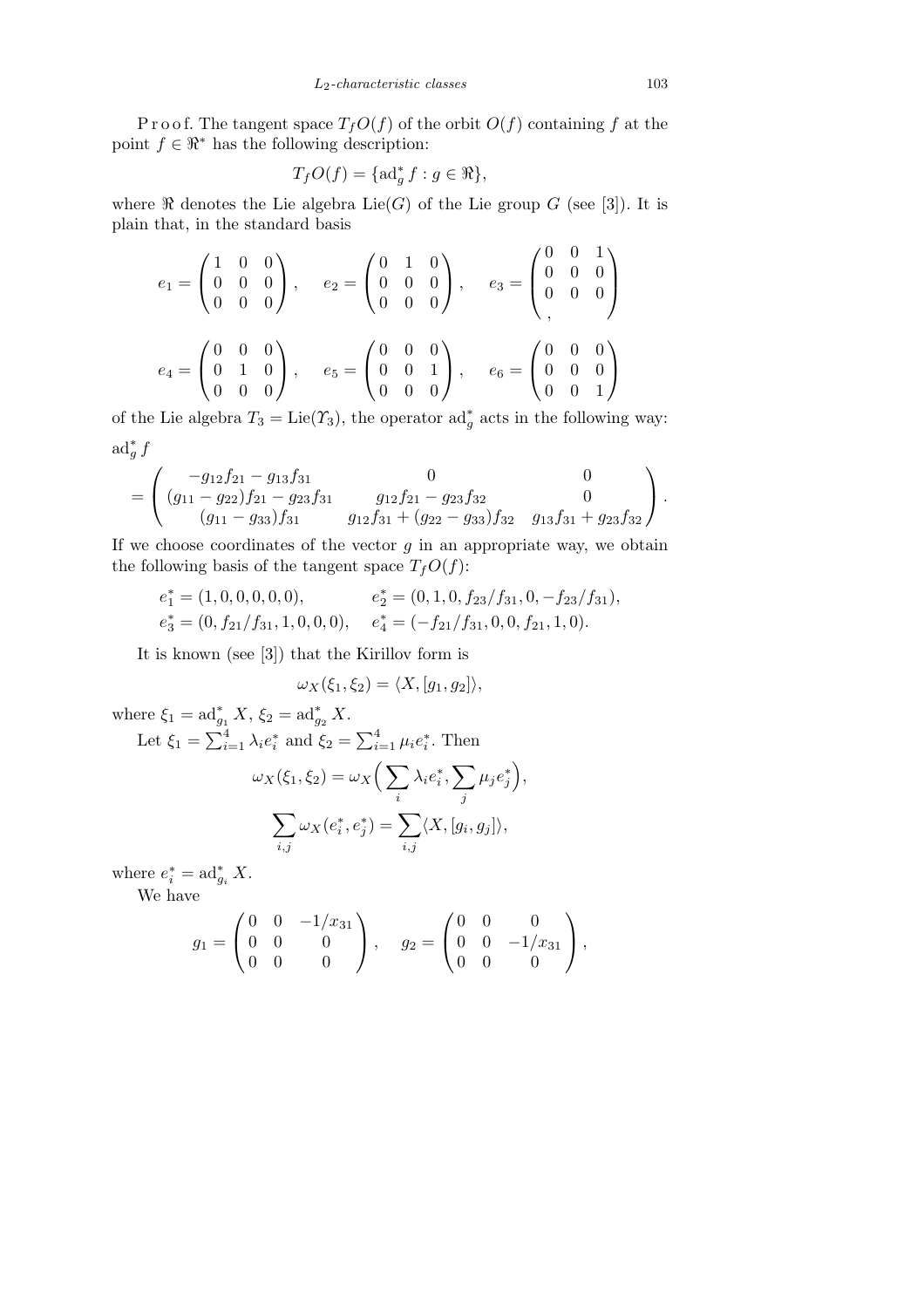104 J. B. Nowak

$$
g_3 = \begin{pmatrix} 1/x_{31} & 0 & 0 \\ 0 & 0 & 0 \\ 0 & 0 & 0 \end{pmatrix}, \quad g_4 = \begin{pmatrix} 0 & 1/x_{31} & 0 \\ 0 & 0 & 0 \\ 0 & 0 & 0 \end{pmatrix}.
$$

As a result we obtain

$$
\omega_X(\xi_1, \xi_2) = (\lambda_1 \mu_3 - \lambda_3 \mu_1) x_{31} + (\lambda_3 \mu_4 - \lambda_4 \mu_3) x_{21} + (1/x_{31})(\lambda_2 \mu_4 - \lambda_4 \mu_2).
$$

Then  $\omega_X(e_1^*, e_3^*) = x_{31}, \omega_X(e_3^*, e_4^*) = x_{21}, \omega_X(e_2^*, e_4^*) = 1/x_{31}$  and  $\omega_X(e_i^*, e_j^*)$  $= 0$  for other pairs  $(i, j)$ . In the canonical basis of the dual space of the algebra *T*<sup>3</sup> we have

$$
e_1^* = \frac{\partial}{\partial f_{11}},
$$
  
\n
$$
e_2^* = \frac{\partial}{\partial f_{21}} + \frac{f_{32}}{f_{31}} \frac{\partial}{\partial f_{22}},
$$
  
\n
$$
e_3^* = \frac{f_{21}}{f_{31}} \frac{\partial}{\partial f_{21}} + \frac{\partial}{\partial f_{31}},
$$
  
\n
$$
e_4^* = -\frac{f_{21}}{f_{31}} \frac{\partial}{\partial f_{11}} + \frac{f_{21}}{f_{31}} \frac{\partial}{\partial f_{22}} + \frac{\partial}{\partial f_{32}}.
$$

Now we project the fields  $e_1^*, \ldots, e_4^*$  (and denote the projections by the same symbols) to the plane generated by the fields  $\partial/\partial u^1, \ldots, \partial/\partial u^4$  parallel to the vectors  $\partial/\partial f_{22}, \partial/\partial f_{33}$ , where  $u^1 = f_{11}, u^2 = f_{21}, u^3 = f_{31}, u^4 = f_{32}$ . Then

$$
e_1^* = \frac{\partial}{\partial u^1}, \qquad e_2^* = \frac{\partial}{\partial u^2},
$$
  
\n
$$
e_3^* = \frac{u^2}{u^3} \frac{\partial}{\partial u^2} + \frac{\partial}{\partial u^3}, \qquad e_4^* = -\frac{u^2}{u^3} \frac{\partial}{\partial u^1} + \frac{\partial}{\partial u^4}.
$$

Put  $\omega_{ij} = \omega(\partial/\partial u^i, \partial/\partial u^j)$ . Then

$$
\omega = \sum_{i < j} du^i \wedge du^j = u^3 du^1 \wedge du^3 - \frac{u^2}{(u^3)^2} du^3 \wedge du^4 + \frac{1}{u^3} du^2 \wedge du^4.
$$

It is plain that

$$
\omega = du^1 \wedge d\left(\frac{(u^3)^2}{2}\right) + u^2 d\left(\frac{1}{u^3}\right) \wedge du^4 + \frac{1}{u^3} du^2 \wedge du^4
$$

$$
= du^1 \wedge d\left(\frac{(u^3)^2}{2}\right) + d\left(\frac{u^2}{u^3}\right) \wedge du^4
$$

$$
= du^1 \wedge d\left(\frac{(u^3)^2}{2}\right) + d\left(\frac{u^2}{u^3}\right) \wedge du^4.
$$

The change of variables

$$
p_1 = u^1
$$
,  $q^1 = (u^3)^2/2$ ,  $p_2 = u^2/u^3$ ,  $q^2 = u^4$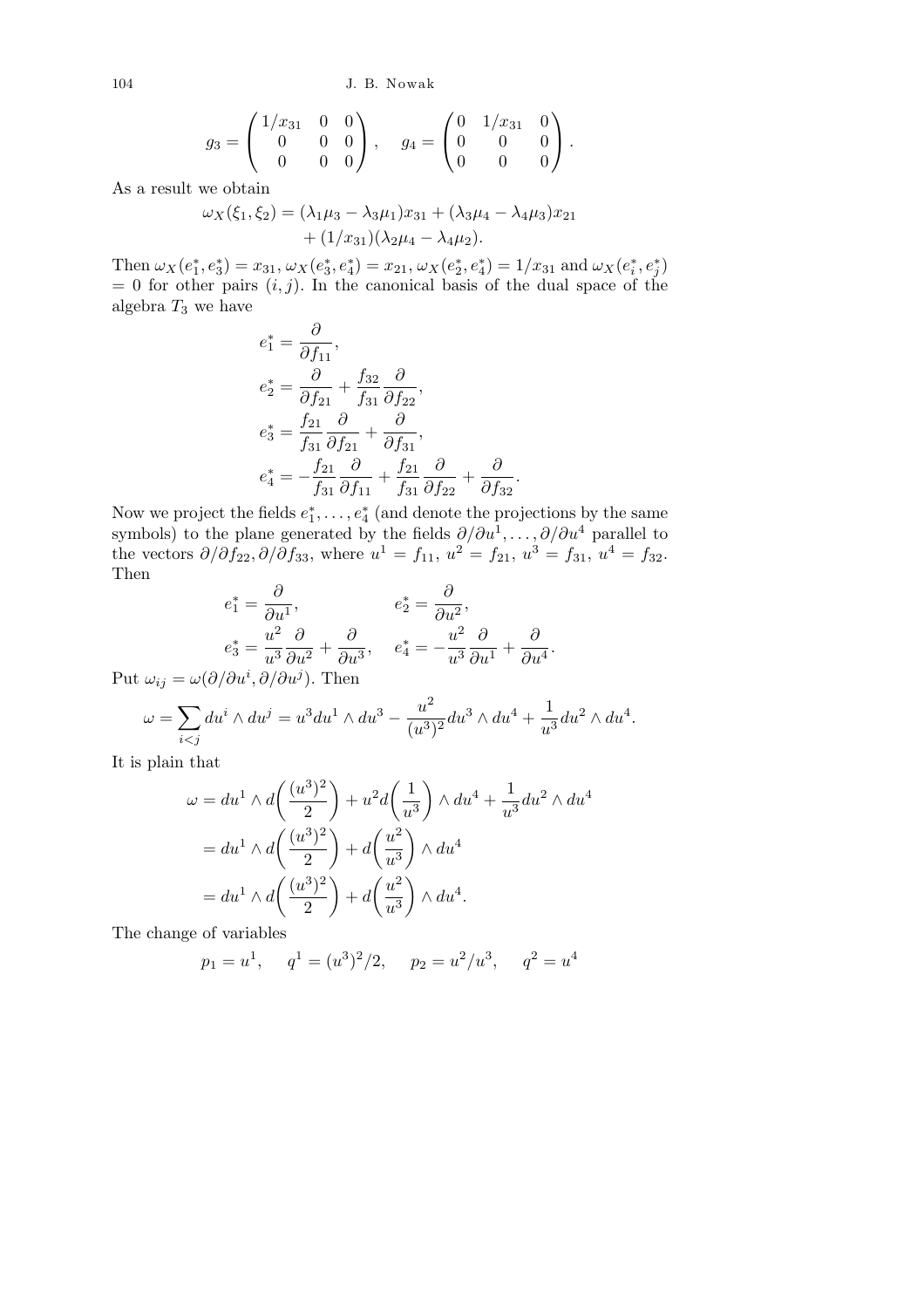yields the desired canonical expression for  $\omega$ . It is plain that the above change of variables gives the canonical coordinates in the domains  $u^3 > 0$ and  $u^3 < 0$ .

Remark 3. The symplectic form considered in the Proposition is not invariant; therefore it is not a Kirillov form.

**4. Proof of the theorems from Sections 2 and 3.** First we study the preimage of the momentum mapping. Integrating the formula for  $\mathrm{ad}_g^* \tilde{f}$ from the previous section we obtain the orbit  $O = O(X)$  of the coadjoint action of  $\gamma_3$ . It turns out that this orbit can be described by two equations in *< ∗* :

$$
x_{11} + x_{22} + x_{33} = c_1
$$
,  $\frac{x_{21}x_{32} - x_{22}x_{31}}{x_{31}} = c_2$ .

Now because the momentum mapping is

 $F = x_{21}x_{32} - x_{22}x_{31}$ ,  $F_1 = a_{21}x_{32} + a_{32}x_{21} - a_{22}x_{31} - a_{31}x_{22}$ ,

its preimage  $N^2 = \{F = k_1, F_1 = k_2\}$  is described as follows:

$$
(2q1)1/2 = k1/c2,
$$
  

$$
a21q2 + a32p2(2q1)1/2 - \frac{c2a31}{k1}p2q2 = -a31c2 + k2 + \frac{a22k1}{c2}.
$$

Put

$$
a = a_{21}
$$
,  $b = \frac{a_{32}k_1}{c_2}$ ,  $c = -\frac{c_2a_{31}}{k_1}$ ,  
 $C = \frac{k_1^2}{2c_2^2}$ ,  $D = -a_{31}c_2 + k_2 + \frac{a_{22}k_1}{c_2}$ .

Then the surface  $N^2$  can be given by the equations

$$
q1 = C
$$
,  $aq2 + bp2 + cp2q2 = D$ .

We make an additional change of variables  $p_2 \rightarrow p_2 + a/c$ ,  $q^2 \rightarrow q^2 + b/c$ . In these coordinates the equations defining  $N^2$  take the very simple form  $q^1 = C$ ,  $p_2 q^2 = A$ . Notice that  $p_1$  is arbitrary.

Since the holonomy group is trivial we have the tangent mapping  $f: N^2 \to \Lambda(T_{x_0}O^4)$ , sending a point  $x \in N^n$  to the tangent plane at  $x_0 \in O$ . It is easy to see that the mapping *f* can be factorized in the following sense. Let us represent  $N^2$  as the product  $\mathbb{R}^1 \times M^1 = \{(p_1; (p_2, q^2)) :$  $p_1 \in \mathbb{R}, p_2 q^2 = A$ . Each plane tangent to  $N^2$  is the product of the fixed line  $l_0 : dq^1 = 0$  and the line  $l : y = -\frac{A}{n^2}$  $\frac{A}{p_2^2}x$  tangent to the hyperbola  $M^1$ .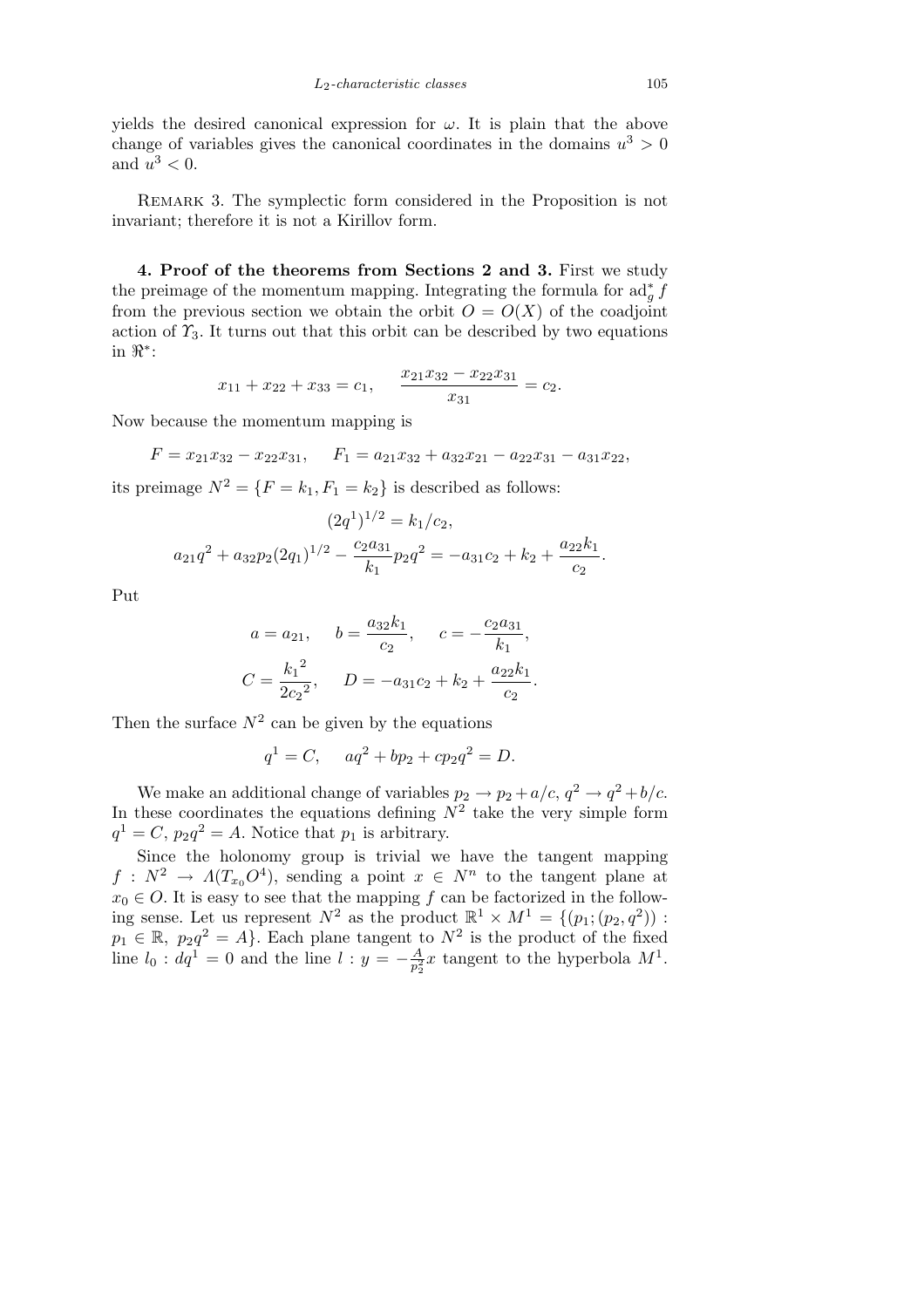Therefore we have the following commutative diagram:



where  $\widetilde{f}$  sends a point to the line *l* and  $i(l) = l_0 \times l$ . Now we have  $\Lambda(T_{x_0} \mathbb{R}^2) \simeq$  $\mathbb{R}P^1 \simeq S^1$ . Therefore the two-dimensional Maslov–Trofimov classes of  $N^2$ are trivial. This concludes the proof of Theorem 1.

Now let us recall the basic notation and definitions concerning  $L_2$ -cohomology. For any  $p$ -forms  $\omega_1, \omega_2$  on an arbitrary (not necessarily symplectic) riemannian manifold  $(M^n, g_{ij})$  we put

$$
\{\omega_1, \omega_2\} = \sum_{p} \frac{1}{p!} g^{i_1 j_1} \dots g^{i_p j_p} T_{i_1 \dots i_p} S_{j_1 \dots j_p}
$$

where

$$
\omega_1 = \sum_{i_1 < \ldots < i_p} T_{i_1 \ldots i_p} dx^{i_1} \wedge \ldots \wedge dx^{i_p},
$$
\n
$$
\omega_2 = \sum_{j_1 < \ldots < j_p} S_{j_1 \ldots j_p} dx^{j_1} \wedge \ldots \wedge dx^{j_p}.
$$

It is plain that  $\omega_1 \wedge * \omega_2 = |g|^{1/2} {\{\omega_1, \omega_2\}} dx^1 \wedge \ldots \wedge dx^n$ , where  $*$  denotes the Hodge  $*$  operator. We define the  $L_2$ -norm of a *p*-form  $\omega$  as follows:  $\left\|\omega\right\|^2 = \int_M \omega \wedge \omega$ . We define the *L*<sub>2</sub>-cohomology of *M* as follows:

$$
L_2H^p(M) = \frac{\{C^\infty \cap L_2 \text{ } p\text{-forms } \omega : d\omega = 0\}}{\{C^\infty \cap L_2 \text{ } (p-1)\text{-forms } \eta : d\eta \in L_2\}}
$$

*.*

Now consider the (above described) tangent mapping *f* of the Lagrangian submanifold  $N^2$  to the space  $\mathbb{R}P^1 \simeq S^1$ . Let  $d\varphi$  be the standard form on  $S^1$ ; it is well known that  $d\varphi = d(\arctan(y/x))$ . We have  $\tilde{f}^*(d\varphi) = \tilde{\omega}$ . On the other hand,

$$
\widetilde{\omega} = \widetilde{f}^*(d\varphi) = \widetilde{f}^*\left\{d\left(\arctan\frac{y}{x}\right)\right\} = d\left\{\arctan\left(\frac{-A}{p_2^2}\right)\right\} = \frac{2Ap_2dp_2}{A^2 + p_2^4}.
$$

Now observe that the group of diffeomorphisms preserving the symplectic structure  $\omega$ , the metric

$$
\mu = d(p_1)^2 + d(p_2)^2 + d(p_3)^2 + d(p_4)^2,
$$

and the Liouville foliation described above consists of the family of transformations  $\varphi_s = (p_1 + s, p_2, q^1, q^2)$  together with the single transformation  $\kappa(p_1, p_2, q^1, q^2) = (p_1, -p_2, q^1, -q^2)$ . The 1-form  $\tilde{\omega}$  defined as above can be considered on  $N^2$  and on its quotient  $P = N^2/G$  as well.

Notice that *P* can be regarded as a component of the hyperbola *M*<sup>1</sup> .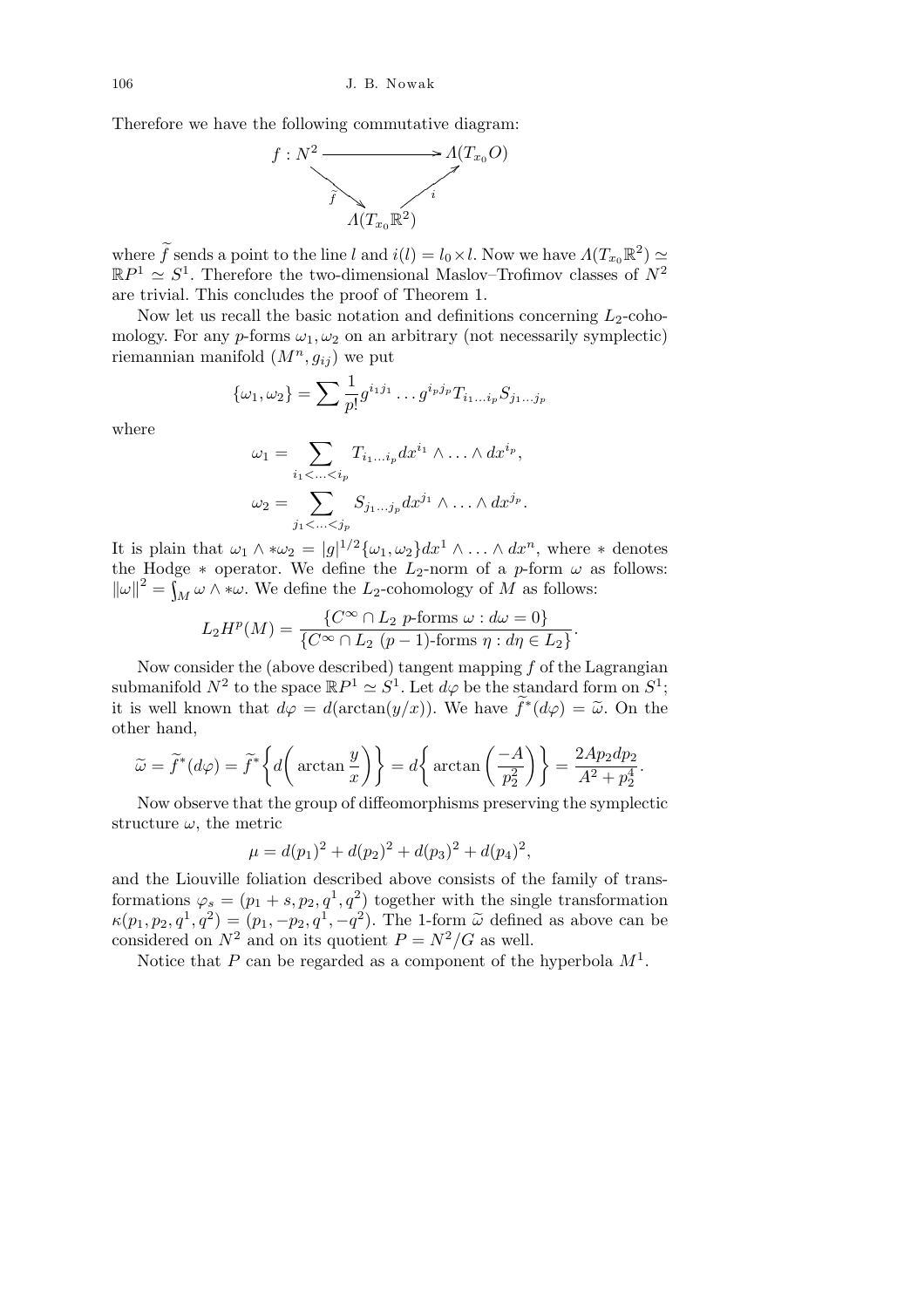We now calculate the norms involved in Theorems 1 and 2, and conclude the proof of Theorem 2. It is plain that the metrics induced on  $P$  and  $N^2$ are of the form

$$
dS_P^2 = \left(1 + \frac{A^2}{p_2^4}\right)dp_2^2 \quad \text{and} \quad dS_N^2 = \left(1 + \frac{A^2}{p_2^4}\right)dp_2^2 + dp_1^2
$$

respectively.

For the  $L_2$ -norm of the 1-form  $\tilde{\omega}$  we have

$$
\|\widetilde{\omega}\|_{P}^{2} = \int_{P} \frac{4A^{2}p_{2}^{4} dp_{2}}{(p_{2}^{4} + A^{2})^{5/2}} = \int_{0}^{\infty} \frac{4A^{2}p_{2}^{4} dp_{2}}{(p_{2}^{4} + A^{2})^{5/2}},
$$

$$
\|\widetilde{\omega}\|_{N}^{2} = \int_{N^{2}} \left(1 + \frac{A^{2}}{p_{2}^{4}}\right)^{-1/2} \left(\frac{2Ap_{2}}{A^{2} + p_{2}^{4}}\right)^{2} dp_{1} \wedge dp_{2}.
$$

Since the last integrand does not depend on  $p_1$ , the last norm is  $\infty$ *.* Compare the remarks after the formulation of Theorem 1.

Now we transform the first of the expressions  $(*)$ . Put  $p_2 = x$ . The integral

$$
\int_{0}^{\infty} \frac{4A^2x^4 dx}{(x^4 + A^2)^{5/2}} = \int_{0}^{\infty} \frac{4A^2x^4 dx}{(A^2(x^4 + 1))^{5/2}}
$$

after the change of variables  $x/|A|^{1/2} = y$  takes the form

$$
\int_{0}^{\infty} \frac{4A^2 y^4 A^2 |A|^{1/2} dy}{|A|^5 (y^4 + 1)^{5/2}} = \int_{0}^{\infty} \frac{4y^4 dy}{|A|^{1/2} (y^4 + 1)^{5/2}}
$$

$$
= \frac{4}{|A|^{1/2}} \int_{0}^{\infty} \frac{x^4 dx}{(x^4 + 1)^{5/2}}.
$$

Now, using integration by parts, we obtain

$$
\frac{4}{|A|^{1/2}} \int_{0}^{\infty} \frac{x^4 dx}{(x^4 + 1)^{5/2}} = -\frac{1}{6} \frac{4}{|A|^{1/2}} \int_{0}^{\infty} d(x(x^4 + 1)^{-3/2})
$$

$$
= \frac{2}{3|A|^{1/2}} \int_{0}^{\infty} (x^4 + 1)^{-3/2} dx.
$$

In the last integral we change the variables:  $x \to 1/t$ , to obtain

$$
\frac{2}{3|A|^{1/2}}\int_{0}^{\infty}(x^4+1)^{-3/2}dx = \frac{2}{3|A|^{1/2}}\int_{0}^{\infty}t^4(1+t^4)^{-3/2}dt.
$$

By integration by parts, the last integral takes the form

$$
-\frac{1}{3|A|^{1/2}}\int_{0}^{\infty}t\,d(t^4+1)^{-1/2}=\frac{2}{3|A|^{1/2}}\int_{0}^{\infty}t^4(1+t^4)^{-1/2}\,dt.
$$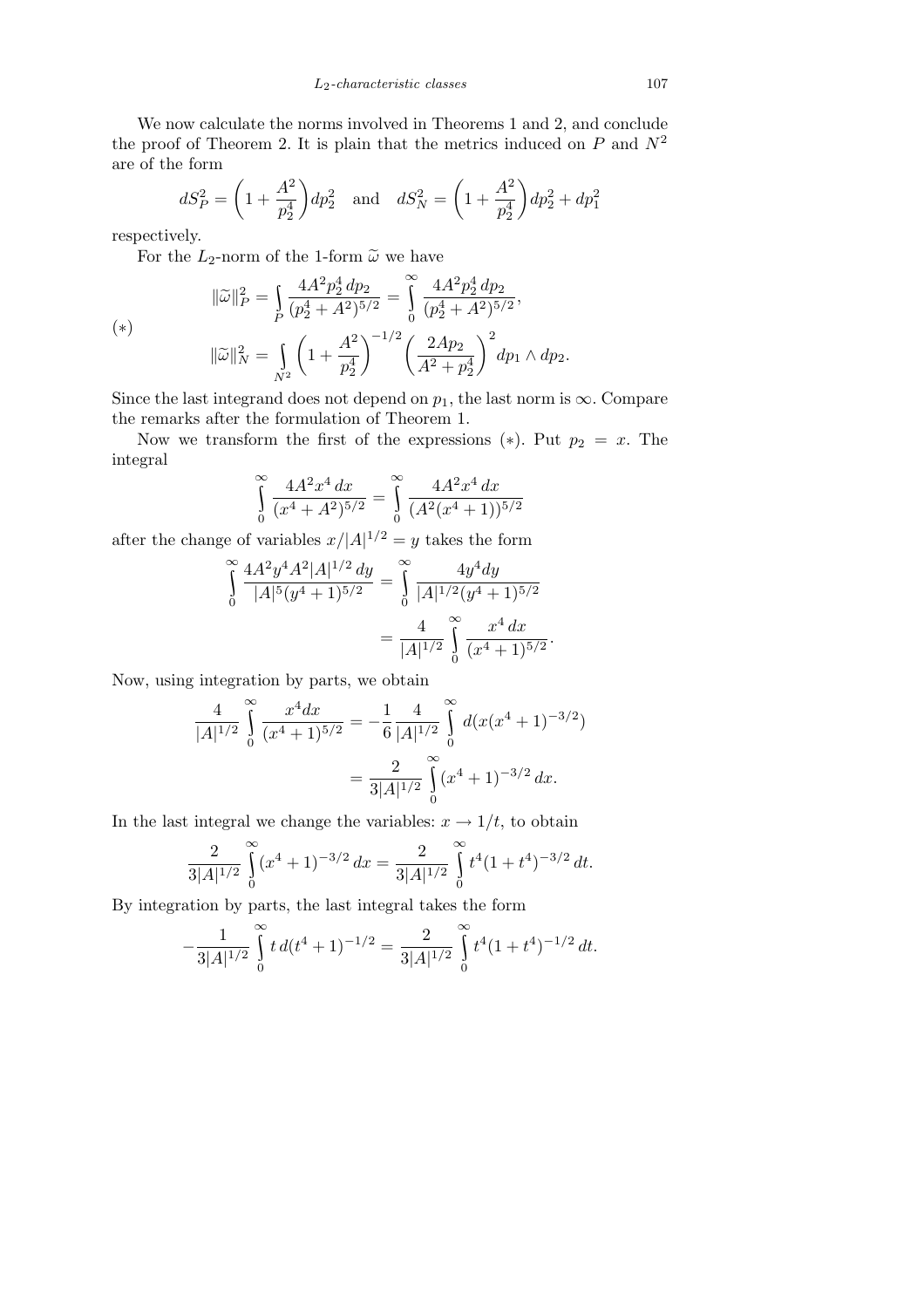The last integral is of elliptic type. We now rewrite it in the standard form

$$
\int \frac{R(u) du}{((1+u^2)(1+k^2u^2))^{1/2}}.
$$

In order to do it, we note that  $t^4 + 1 = (t^2 + \sqrt{t^2 + 1})$  $\sqrt{2}t+1(t^2-\sqrt{2})$  $2t+1$ ) and make the change of variables  $t = (\mu z + nu)/(z + 1)$ . We omit the standard calculations. Our integral takes the form

$$
\frac{1}{3|A|^{-1/2}} \int_{0}^{\infty} t^{4} (1+t^{4})^{-1/2} dt
$$
  
= 
$$
\frac{2}{3|A|^{-1/2}} \int_{-1}^{1} \frac{(z+1) dz}{((z^{2}c+d)(z^{2}+c))^{1/2}}
$$
  
= 
$$
\frac{2}{3|A|^{-1/2}} \int_{-1}^{1} \frac{(z+1)^{-1} dz}{\sqrt{cd}((z^{2}c/d+1)(z^{2}d/c+1))^{1/2}}.
$$

Put  $z(c/d)^{1/2} = u$ . Then  $z^2c/d = u^2$ , and  $k = (2 \sqrt{2}$ / $(2 + \sqrt{2})$ , and our integral takes the form

$$
\frac{\sqrt{2}-1}{3|A|^{1/2}}\int \frac{u^{-1} du}{((u^2+1)(u^2k^2+1))^{1/2}}.
$$

We must show that  $\tilde{\omega}$  is not exact. This follows from the equality

$$
Ad\bigg(\arctan\frac{x^2}{A^2}\bigg) = \frac{2Ax\,dx}{A^2 + x^2}
$$

and  $\int_0^\infty \arctan t \, dt = \infty$ .

Our assertions now follow.

Notice that in our example the class  $[f^*(\eta)] \in H^1(P)$  depends on the choice of  $\eta \in [a(\phi)] \in H^1(S^1)$ . Generally  $f^*$  is not well defined.

**5.** It turns out that using "the methods of chains of subalgebras" (see [20]) one can construct another completely integrable hamiltonian system on the Lie algebra Lie( $\gamma_3$ ). In order to do this we can consider the following chain of subalgebras (see [20]):

$$
\left\{ \begin{pmatrix} a_{11} & 0 & 0 \\ 0 & 0 & 0 \\ 0 & 0 & 0 \end{pmatrix} \right\} \subset \left\{ \begin{pmatrix} a_{11} & a_{12} & 0 \\ 0 & a_{22} & 0 \\ 0 & 0 & 0 \end{pmatrix} \right\} \subset \left\{ \begin{pmatrix} a_{11} & a_{12} & a_{13} \\ 0 & a_{22} & a_{23} \\ 0 & 0 & a_{33} \end{pmatrix} \right\}.
$$

For the system  $\dot{x}$  = sgrad *H* one can prove theorems analogous to Theorems 1, 2 where *H* depends functionally on  $g(x) = a_{11}x_{11}$  and  $h(x) =$  $x_{11} + x_{22}.$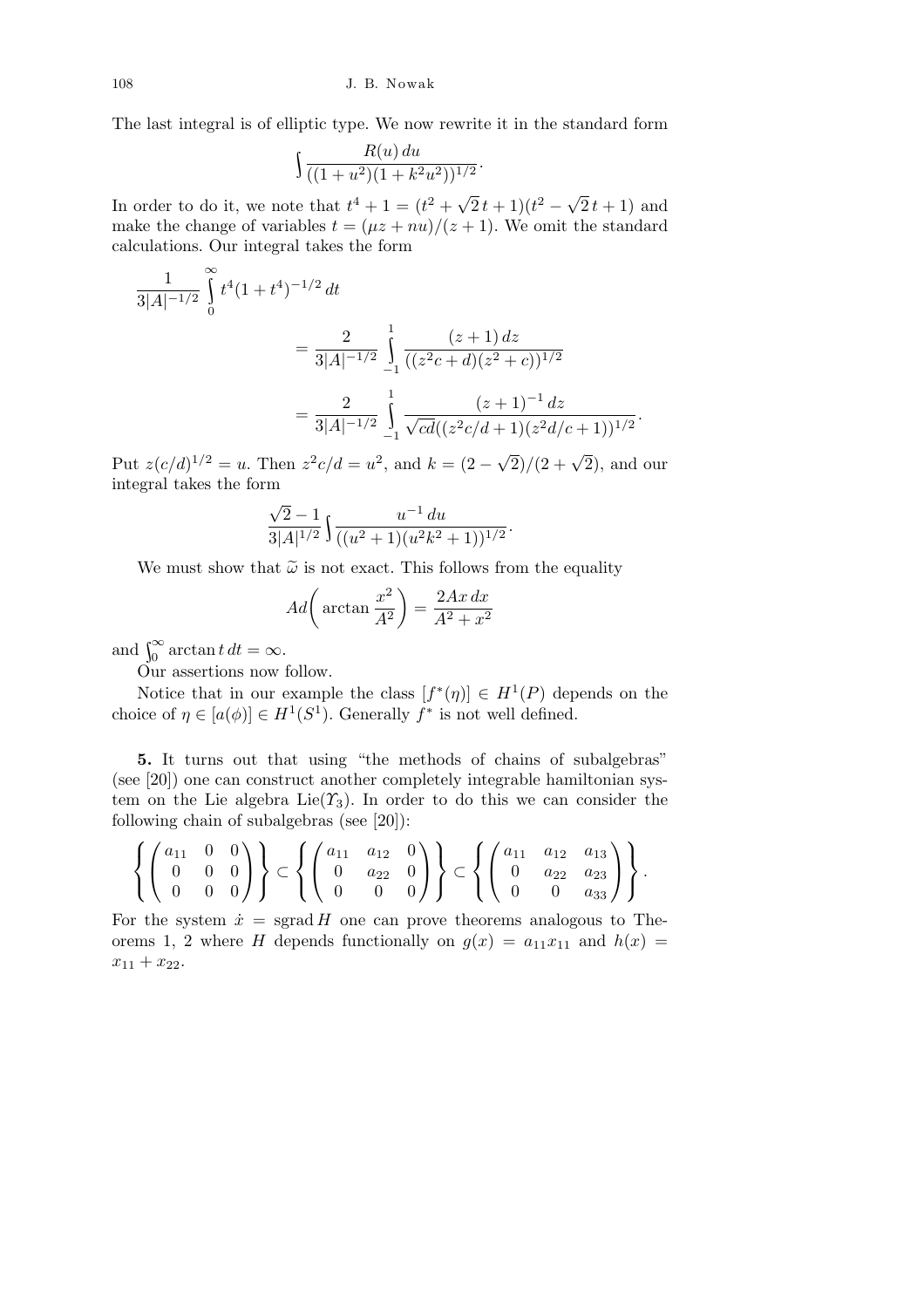*L*2*-characteristic classes* 109

I am indebted to A. T. Fomenko for posing many problems which motivated my interest in this topic. I would also like to express my gratitude to V. V. Trofimov. Over the years I have learnt a lot from him in the course of numerous discussions we have had on the subject of this paper. I am grateful to L. A. Alania for a number of helpful conversations and suggestions. Also I would like to express my sincere thanks to the referee for valuable suggestions and comments which greatly improved the content of this work and its presentation.

## **References**

- [1] A. A. Arkhangel'skiĭ, *Completely integrable hamiltonian systems on the group of triangular matrices*, Mat. Sb. 108 (1979), 134–142 (in Russian).
- [2] V. I. A r n ol' d, *On a characteristic class entering the quantization conditions*, Funktsional. Anal. i Prilozhen. 1 (1) (1967), 1–14 (in Russian).
- [3] A. T. Fomenko, *Symplectic Geometry. Methods and Applications*, MGU, Moscow, 1988 (in Russian).
- [4] —, *Topology of isoenergy surfaces of integrable hamiltonian systems and obstructions to integrability*, Izv. Akad. Nauk SSSR Ser. Mat. 50 (1986), 1276–1307 (in Russian).
- [5] —, *Morse theory of integrable hamiltonian systems*, Dokl. Akad. Nauk SSSR 287 (1986), 1071–1075 (in Russian).
- [6] —, *Topological invariants of hamiltonian systems*, *integrable in the sense of Liouville*, Funktsional. Anal. i Prilozhen. 22 (4) (1988), 38–51 (in Russian).
- [7] —, *On symplectic structures and integrable systems on symmetric spaces*, Mat. Sb. 115 (1981), 38–51 (in Russian).
- [8] A. T. Fomenko and Le Hong Van, *A criterion of minimality of Lagrangian submanifolds in K¨ahlerian manifolds*, Mat. Zametki 4 (1987), 559–571 (in Russian).
- [9] A. T. Fomenko and V. V. Trofimov, *Group non-invariant symplectic structures and hamiltonian flows on symmetric spaces*, Trudy Sem. Vektor. Tenzor. Anal. 21 (1983), 23–83 (in Russian).
- [10] D. B. F u k s, *On Maslov–Arnold characteristic classes*, Dokl. Akad. Nauk SSSR 178 (1968), 303–306 (in Russian).
- [11] V. Guillemin and S. Sternberg, *Geometric Asymptotics*, Math. Surveys 14, Amer. Math. Soc., Providence, 1977.
- [12] M. V. Karasev and Y. M. Vorob'ev, preprint, 1993 (in Russian).
- [13] Le Hong Van, *Minimal surfaces and Maslov–Trofimov index*, in: Izbrannye Voprosy Algebry, Geom. i Diskr. Matem., MGU, Moscow, 1988, 62–79 (in Russian).
- [14] V. P. Maslov, *Operator Methods*, Nauka, Moscow, 1973 (in Russian).
- [15] D. McDuff, *Elliptic methods in symplectic geometry*, lecture notes distributed in conjunction with the Progress in Mathematics Lecture given at the 92nd summer meeting of the American Mathematical Society, University of Colorado, Boulder, 1989.
- [16] V. V. Trofimov, *Maslov index of Lagrangian submanifolds in symplectic manifolds*, Trudy Sem. Vektor. Tenzor. Anal. 23 (1988), 190–194 (in Russian).
- [17] —, *Symplectic connections*, *Maslov index and Fomenko's conjecture*, Dokl. Akad. Nauk SSSR 304 (1989), 214–217 (in Russian).